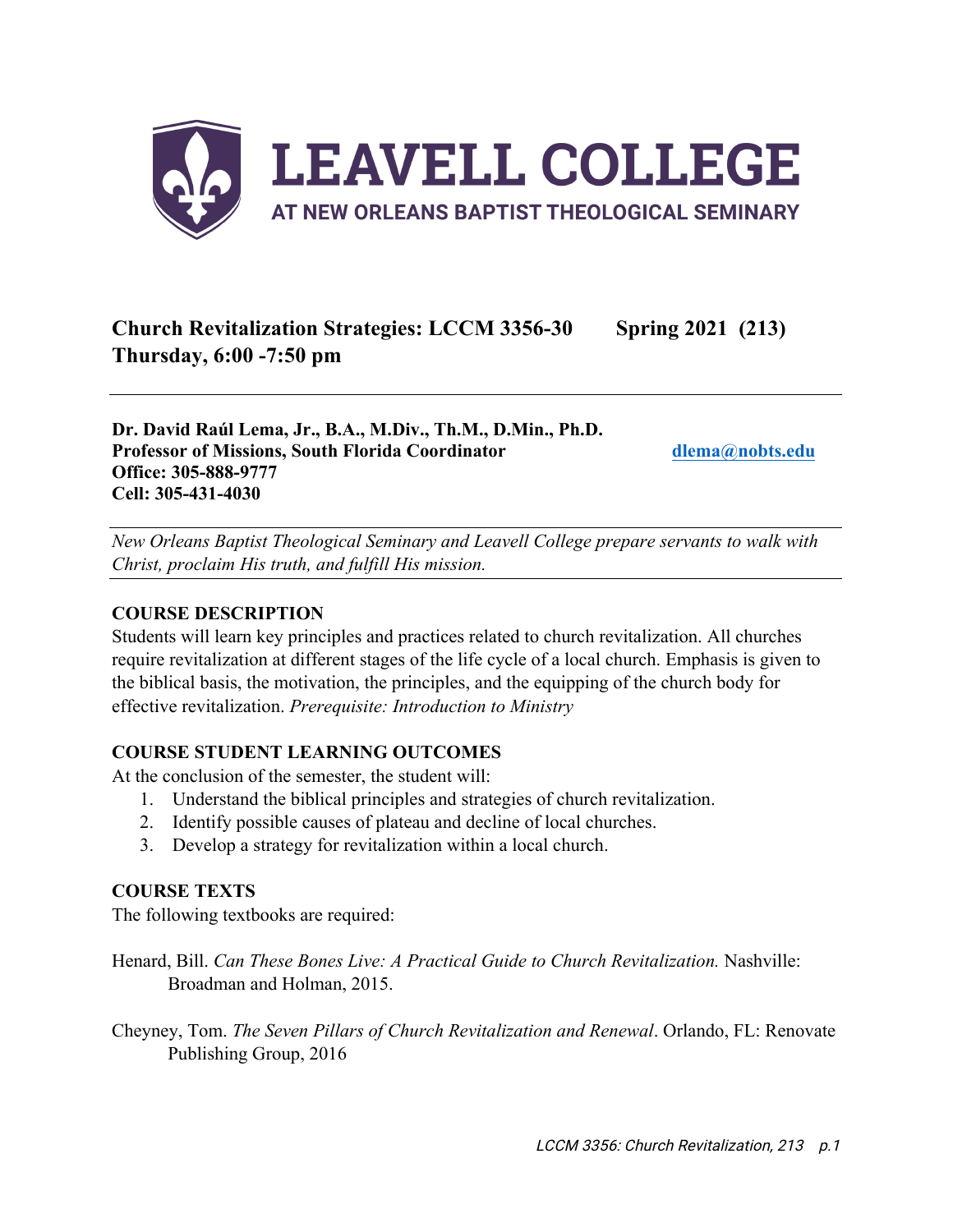#### **COURSE REQUIREMENTS**

- 1. Book review (15%). Each student will read the textbook and write a book review. This will be a five page book review with biographical information of the author, a brief synopsis of the book, and a critical evaluation of the book (to include significant insights, implications, strengths and limitations).
- 2. Introduction to your Church (10%). Each student will write a short report (5-7 pages) on the current state of the student's local church. Do not focus on evaluating, but simply on describing. What is the cultural context of the church (ie—age, style of worship, demographics)? What kind of discipleship is currently going on in your various ministries? Do you have any key disciplemakers? What challenges and opportunities are present? **(If the student's local church is not in need of revitalization, another church must be selected in consultation with the professor).**
- 3. Case studies (15%). Students will be given case studies of plateaued or declining churches. Each student will evaluate the situation and present possible strategies for improvement.
- 4. Midterm Exam (20%).
- 5. Final Project (40%). Each student will develop a revitalization strategy for his/her local church, or another church approved by the professor. More information is provided in the Final Project Instructions (cf. BlackBoard).

#### **GRADING SCALE**

A: 93 - 100 B: 85 - 92  $C: 77 - 84$ D:  $70 - 76$ F: below 70

## **COURSE OUTLINE**

| Week 1            | Introduction to Church Revitalization     |
|-------------------|-------------------------------------------|
| Jan. 21           | Read Syllabus                             |
| Week 2<br>Jan. 28 | State of the Evangelical Church in the US |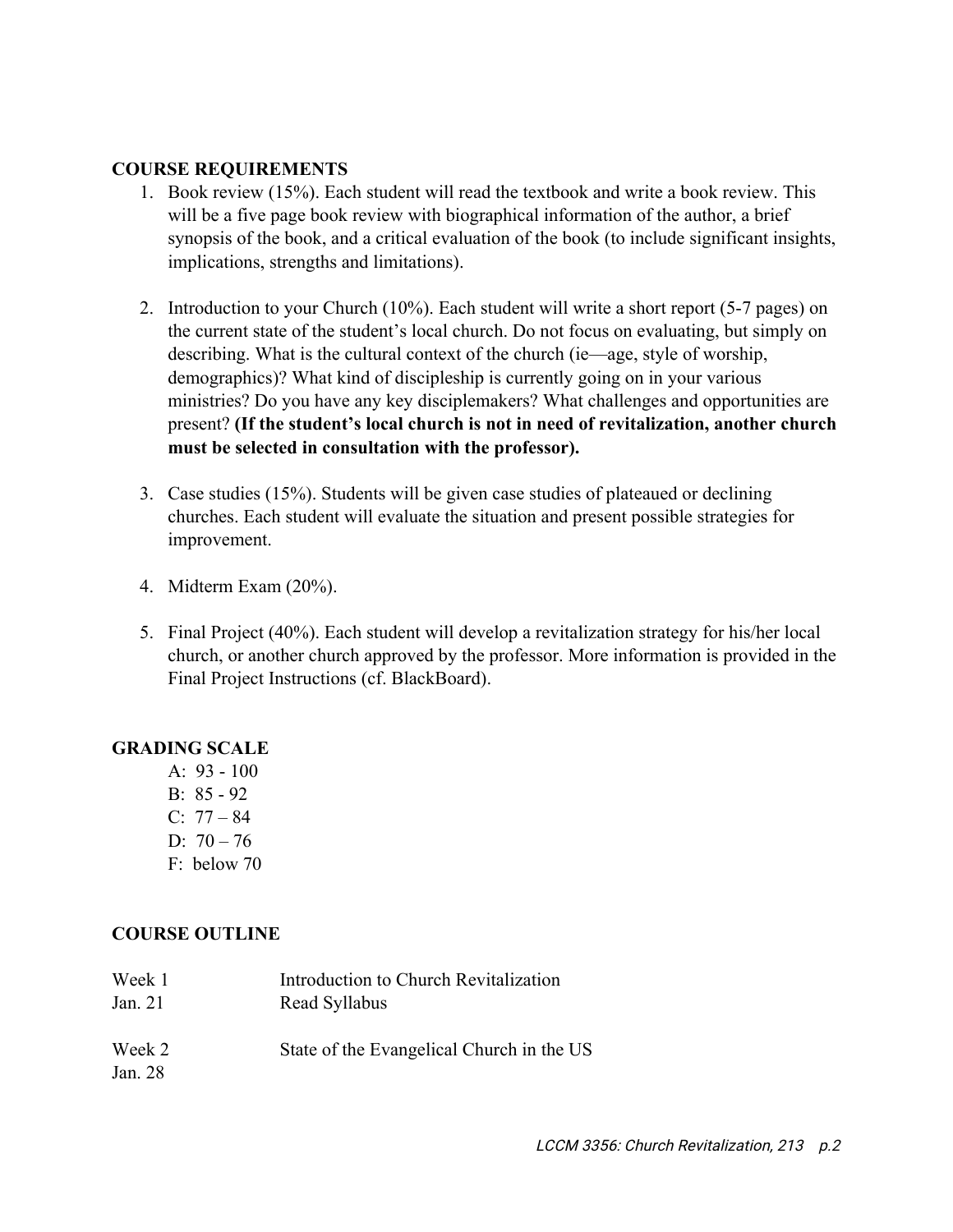| Week 3<br>Feb. 4   | Evaluating the State of the Local Church  |
|--------------------|-------------------------------------------|
| Week 4<br>Feb. 11  | <b>Understanding Community Context</b>    |
| Week 5<br>Feb. 18  | The Church Life Cycle                     |
| Week 6<br>Feb. 25  | Developing a Vision                       |
| Week 7<br>Mar. 4   | Creating a Sense of Urgency               |
| Week 8<br>Mar. 11  | Leading Change, Midterm Exam              |
| Week 9<br>Mar. 18  | Spring Break: No Classes                  |
| Week 10<br>Mar. 25 | Overcoming Growth Barriers                |
| Week 11<br>April 1 | <b>Church Conflict and Revitalization</b> |
| Week 12<br>Apr. 8  | Revitalization in Rural Churches          |
| Week 13<br>Apr. 15 | Revitalization in Urban Churches          |
| Week 14<br>Apr. 22 | Revitalization via Multisite/Relocation   |
| Week 15<br>Apr. 29 | Revitalization through Replanting         |
| Week 16<br>May 6   | <b>Final Project Presentations</b>        |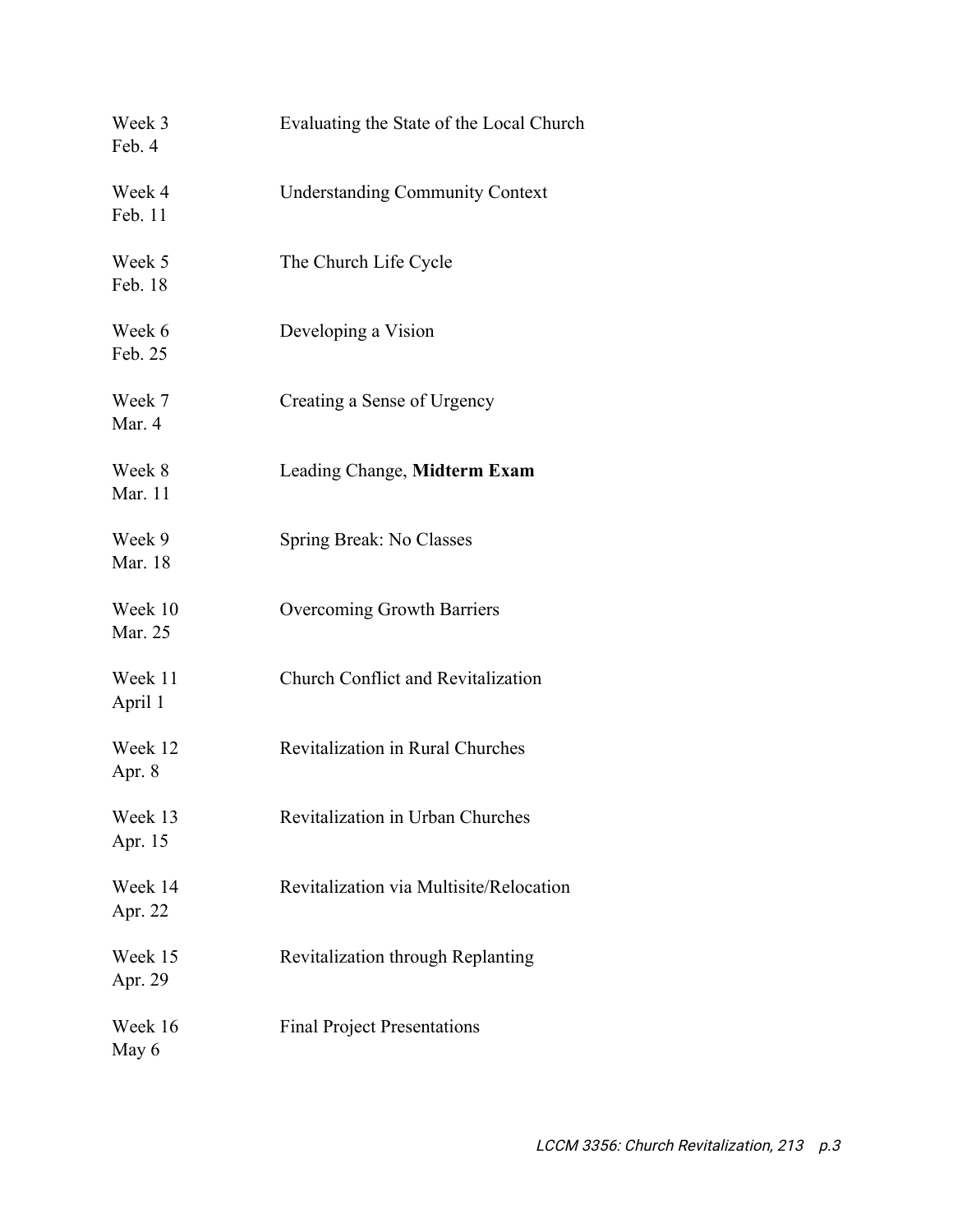# **ADDITIONAL COURSE INFORMATION**

- 1. *Attendance Policy*: Leavell College follows the attendance policy as stated in the Leavell College catalog.
- 2. *Policy for Late Submissions:* All late assignments will be penalized five points for the first day and one point per day thereafter, with no assignments being accepted more than one week past the due date.
- 3. *Plagiarism Policy:* A high standard of personal integrity is expected of all Leavell College students. Copying another person's work, submitting downloaded material without proper references, submitting material without properly citing the source, submitting the same material for credit in more than one course, and committing other such forms of dishonesty are strictly forbidden. *Although anything cited in three sources is considered public domain, we require that all sources be cited*. Any infraction may result in failing the assignment and the course. Any infraction will be reported to the Dean of Leavell College for further action.
- 4. *Classroom and Online Decorum*: Each student is expected to demonstrate appropriate Christian behavior. The student is expected to interact with other students in a fashion that will promote learning and respect for the opinions of the others in the course. A spirit of Christian charity is expected at all times. Electronic devices should be used only for classroom purposes as indicated by the professor.
- 5. *Special Needs:* If you need accommodations for a disability, please set up a meeting with the professor for consideration of any modifications you may need.
- 6. *Emergency Plan*: In the event the NOBTS schedule is impacted due to a natural event, go to the seminary's website for pertinent information. Class will continue as scheduled through the Blackboard site. Please note announcements and assignments on the course's Blackboard site.
- 7. *Technical Assistance*: For general NOBTS technical help, go to www.NOBTS.edu/itc/

# **SELECTED BIBLIOGRAPHY**

Ahlen, J. Timothy, and J. V. *Thomas. One Church, Many Congregations: The Key Church Strategy*. Nashville: Abingdon Press, 1999.

Anderson, Leith. *A Church for the 21st Century*. Minneapolis: Bethany House Publishers, 1992.